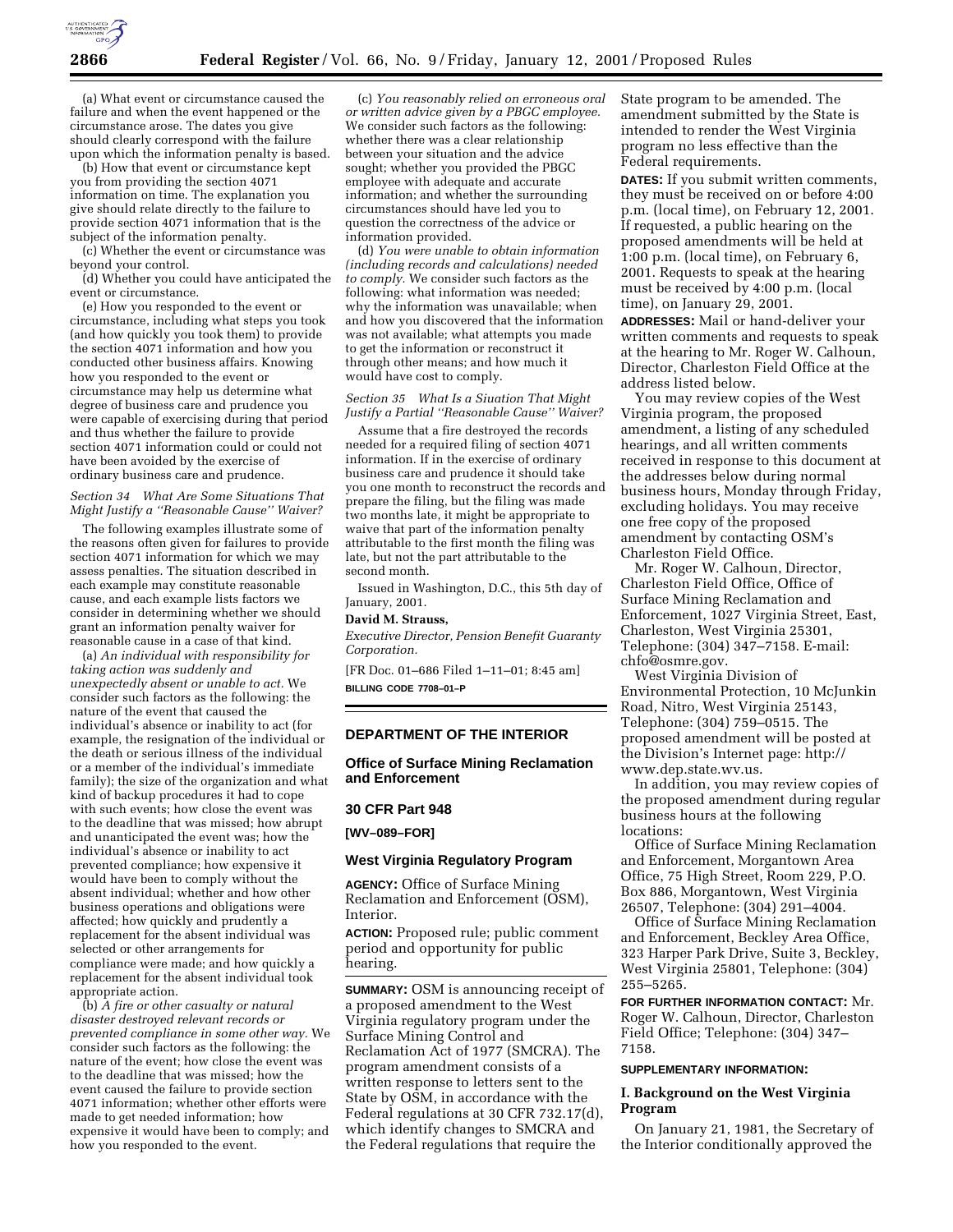West Virginia program. You can find background information on the West Virginia program, including the Secretary's findings, the disposition of comments, and the conditions of approval in the January 21, 1981, **Federal Register** (46 FR 5915–5956). You can find later actions concerning the conditions of approval and program amendments at 30 CFR 948.10, 948.12, 948.13, 948.15, and 948.16.

# **II. Discussion of the Proposed Amendment**

By letter dated December 20, 2000 (Administrative Record Number WV– 1191), the WVDEP submitted an amendment to its program. The program amendment consists of a written response to letters sent to the State by OSM in accordance with the Federal regulations at 30 CFR 732.17(d). 30 CFR 732.17(d) provides that OSM must notify the State of all changes in SMCRA and the Federal regulations which will require an amendment to the State program. Such letters sent by OSM are often referred to as ''732 letters.'' The amendment submitted by the State is intended to render the West Virginia program no less effective than the Federal requirements.

In the December 20, 2000, letter, item 2. concerns a 732 letter dated February 7, 1990, and regulations concerning the exemption for coal extraction incidental to the extraction of other minerals removed for purposes of commercial use or sale. The WVDEP stated that it will develop and submit a rule package for the 2002 legislative session which will contain counterparts to the Federal regulations at 30 CFR Part 702. Therefore, when the State legislature approves new provisions that are intended to satisfy the issues concerning the adequacy of the special reclamation fund, and those provisions are submitted to OSM for review and approval, we will announce the proposed provisions in a future proposed rule notice published in the **Federal Register**. At that time we will invite public comment on whether those provisions satisfy the relevant issues that were identified in the February 7, 1990, 732 letter concerning the exemption for coal extraction incidental to the extraction of other minerals removed for purposes of commercial use or sale.

At item 3. in the December 20, 2000, letter, the WVDEP stated that it has addressed the issues presented in the 732 letter dated October 1, 1991, concerning the adequacy of the special reclamation fund. The WVDEP stated that these 732 issues are the same as those codified in the Federal regulations

at 30 CFR 948.16(jjj), (kkk), and (lll). The WVDEP stated that it has addressed its intentions concerning these issues in a letter to OSM dated August 31, 2000. The August 31, 2000, letter states that the WVDEP is actively working to address these issues, and that permanent changes to the West Virginia bonding program must be presented to the state legislature. The WVDEP timeline, the letter stated, provides an opportunity for this issue to be taken up by the 2001 legislature. Therefore, when the State legislature approves new provisions that are intended to satisfy the issues concerning the adequacy of the special reclamation fund, and those provisions are submitted to OSM for review and approval, we will announce the proposed provisions in a future proposed rule notice published in the **Federal Register**. At that time we will invite public comment on whether those provisions satisfy the relevant issues that were identified in the October 1, 1991, 732 letter and the required program amendments codified at 30 CFR 948.16(jjj), (kkk), and (lll).

In its December 20, 2000, letter, at item 4., the WVDEP stated that the State has submitted in a letter to OSM dated April 27, 1997, a program amendment implementing the Energy Policy Act of 1992. On February 9, 1999 (64 FR 6201) we published our final rule notice in the **Federal Register** concerning that amendment. On February 28, 2000 (65 FR 10388), we published a correction notice in the **Federal Register** concerning the February 9, 1999, notice. Since the WVDEP has not submitted any additional information in the December 20, 2000, letter concerning implementation of the Energy Policy Act of 1992, item 4. will not be a part of this rulemaking.

In its December 20, 2000, letter, at item 5. (inadvertently identified as item 6.), the WVDEP stated that OSM is in the process of revising its ownership and control regulations in response to a court decision. The WVDEP further stated that OSM has indicated that it will reissue a 732 letter concerning ownership and control in January 2001. Consequently, the WVDEP has not provided any other response to the 732 letter dated December 24, 1996, concerning changes and additions to existing ownership and control rules at 30 CFR parts 701, 773, 778, 840, and 843. Therefore, item 5. will not be addressed in this rulemaking. On December 19, 2000, OSM published its revised regulations concerning ownership and control in the **Federal Register** (65 FR 79582). In the near future, OSM will provide the WVDEP with a 732 letter detailing the changes

that need to be made to the State program as a consequence of the new Federal provisions.

In its December 20, 2000, letter, the State's responses at item 6.F., 6.G., 6.H., and 6.I. indicate that the WVDEP will submit draft proposed language to the State legislature for consideration for rulemaking during its 2002 session. The WVDEP intends that the draft proposed language would satisfy specific issues identified in the 732 letters. When the State legislature approves new rules that are intended to satisfy specific 732 issues, and those rules are submitted to OSM for review and approval, we will announce the proposed rules in a future proposed rule notice published in the **Federal Register**. At that time we will invite public comment on whether those rules satisfy the relevant 732 letters.

In the December 20, 2000, letter, at item 6.J., concerning bond release requirements, the WVDEP stated that it will revise the bond release application to include a written, notarized statement by the permittee that all applicable reclamation requirements specified in the permit have been completed. Since the WVDEP has not submitted specific program changes in its December 20, 2000, letter concerning this issue, item 6.J. will not be part of this rulemaking.

In the December 20, 2000, letter, item 7., concerning staffing level supporting the approved program, the WVDEP stated that the State has previously submitted a staffing plan and schedule to OSM. Since the WVDEP has not submitted specific program changes in its December 20, 2000, letter concerning this issue, item 7. will not be part of this rulemaking.

You will find West Virginia's program amendment presented below. In each item, the State first identifies the 732 letter and the issue, followed by its response to the issue.

1. 732 letter dated March 6, 1990—30 CFR 816.116(b)(3)(i)—Federal rules have been revised to require that minimum stocking and planting arrangements for areas developed for fish and wildlife habitat, recreation, shelterbelts or forest products be specified by the regulatory authority after consultation with and approval by the state agencies responsible for administration of forest and wildlife programs. Consultation and approval may occur as either a program-wide or permit-specific basis.

*State response:* Consultation and approval occurs on a permit-specific basis. In fact, the wildlife plans are prepared by a biologist from the Division of Natural Resources.

2. 732 letter dated July 22, 1997.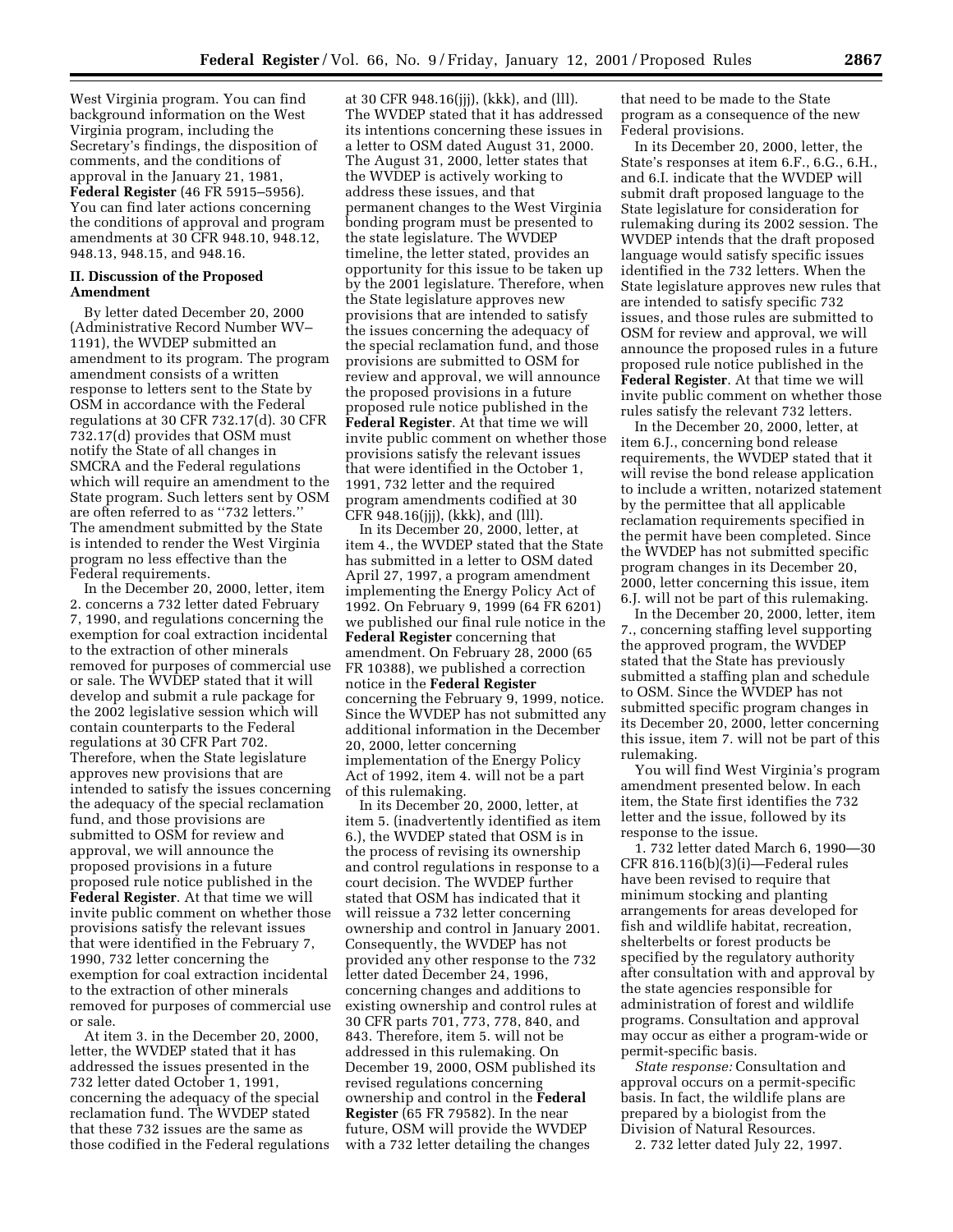2.A. 30 CFR 701.5 ''other treatment facilities''.

*State response:* The state does not need this term. There is a definition for ''sediment control or other water retention structure, sediment control or other water retention system or sediment or sediment pone'' at [CSR] 38–2–2.110 and ''chemical treatment'' at  $|CSR|$  38–2–2.21.

2.B. 30 CFR 701.5 ''previously mined area''.

*State response:* The state does not need the definition of ''previously mined area.'' The term is used in the state's regulations in conjunction with remining operations. Furthermore, the federal definition of ''previously mined area'' and ''remining'' contradicts the definition of ''lands eligible for remining''.

2.C. 30 CFR 701.5 ''siltation structure''.

*State response:* The state does not need the definition of ''siltation structure''. This term is defined in the federal rule as ''a sedimentation pond'' and corresponds to the state's definition found at [CSR] 38–2–2.110.

2.D. 30 CFR 761.5 ''significant recreational, timber, economic, other values incompatible with surface coal mining operations'' as it relates to federal lands.

*State response:* The state does not need to define this term since [30 CFR] 740.4 states that this determination is the responsibility of the secretary. Furthermore, there is nothing in state or federal regulation that would restrict the secretary from using [30 CFR] 761.5 in his determination.

2.E. 30 CFR 780.25—Revise the state program to add specific references to NRCS Technical Release No. 60 criteria for dam classification.

*State response:* Since the state references its Dam Control Act (which contains a dam classification similar to TR–60), it does not need to reference the NRCS criteria.

2.F. 30 CFR 816.49—Performance standards were revised for impoundments to impoundments by referencing NRCS TR–60 and require impoundments meeting Class B or C criteria to comply with the same stability, spillway, foundation, etc. as impoundments meeting MSHA criteria in 30 CFR 77.216(a).

*State response:* Since the state references its Dam Control Act, its requirements contain similar standards to those contained in 30 CFR 816.49.

2.G. 30 CFR 816.81(a)— \* \* \* Coal mine waste shall be hauled or conveyed and placed for final placement in a controlled manner to \* \* \*.

*State response:* The state does not need to revise its rules at [CSR] 38–2– 22.5 since the state's rules at [CSR] 38– 2–22.3.p. has procedures for the spreading and compaction of refuse material for final placement. It states ''the material shall be compacted in layers not exceeding two feet in thickness \* \* \*''. This is similar to 30 CFR 77.215(h).

2.H. 30 CFR 816.104(a)—''Thin Overburden'' definition. 30 CFR 816.105(a)—''Thick Overburden'' definition.

*State response:* The state does not need to amend its rule. The statute at [W.Va. Code] 22–3–13(b)(3) defines ''think'' [sic; thin] and ''thick'' overburden and has similar language to that contained in 30 CFR 816.104(a) and 30 CFR 816.105(a).

30 CFR 840.11(g)(4)–30 CFR 840.11(h)—Inspection frequencies at abandoned sites.

*State response:* The state has existing process that addresses whether and to what extent a forfeited site poses or may reasonably be expected to pose imminent danger to the health and safety of the public or significant harm to land and water resources. This process has not been codified.

3. 732 letter dated August 22, 2000— Subsidence due to underground mining is not a surface coal mining operation and it is not prohibited in areas protected under section 552(e) of the Surface Mining Control and Reclamation Act.

*State response:* The state does not need to amend its rule. Section [W.Va. Code] 22–3–22(d) applies to surface mining operations rather than to underground activities.

4. 732 letter dated August 22, 2000— Valid Existing Rights.

*State response:* The state does not need to amend its rule since the existing rule is as effective as its federal counterpart.

#### **III. Public Comment Procedures**

In accordance with the provisions of 30 CFR 732.17(h), OSM is seeking comments, on whether the proposed amendment satisfies the applicable program approval criteria of 30 CFR 732.15. If the amendment is deemed adequate, it will become part of the West Virginia program.

## *Written Comments*

If you submit written or electronic comments on the proposed amendment during the 30-day comment period, they should be specific, should be confined to issues pertinent to the notice, and should explain the reason for your recommendation(s). We may not be able

to consider or include in the Administrative Record comments delivered to an address other than the one listed above (see **ADDRESSES**).

#### *Electronic Comments*

Please submit Internet comments as an ASCII, Word Perfect, or Word file avoiding the use of special characters and any form of encryption. Please also include ''Attn: SPATS NO. WV–089– FOR'' and your name and return address in your Internet message. If you do not receive a confirmation that we have received your Internet message, contact the Charleston Field office at (304) 347– 7158.

#### *Availability of Comments*

Our practice is to make comments, including names and home addresses of respondents, available for public review during our regular business hours at the OSM Administrative Record Room (see **ADDRESSES**). Individual respondents may request that we withhold their home address from the rulemaking record, which we will honor to the extent allowable by law. There also may be circumstances in which we would withhold from the rulemaking record a respondent's identity, as allowable by law. If you wish us to withhold your name and/or address, you must state this prominently at the beginning of your comment. However, we will not consider anonymous comments. We will make all submissions from organizations or businesses, and from individuals identifying themselves as representatives or officials of organizations or businesses, available for public inspection in their entirety.

# *Public Hearing*

If you wish to speak at the public hearing, you should contact the person listed under **FOR FURTHER INFORMATION CONTACT** by 4:00 p.m. (local time), on January 29, 2001. The location and time of the hearing will be arranged with those persons requesting the hearing. If no one requests an opportunity to speak at the public hearing, the hearing will not be held.

To assist the transcriber and ensure an accurate record, we request, if possible, that each person who testifies at a public hearing provide us with a written copy of his or her testimony. The public hearing will continue on the specified date until all persons scheduled to speak have been heard. If you are in the audience and have not been scheduled to speak and wish to do so, you will be allowed to speak after those who have been scheduled. We will end the hearing after all persons scheduled to speak and persons present in the